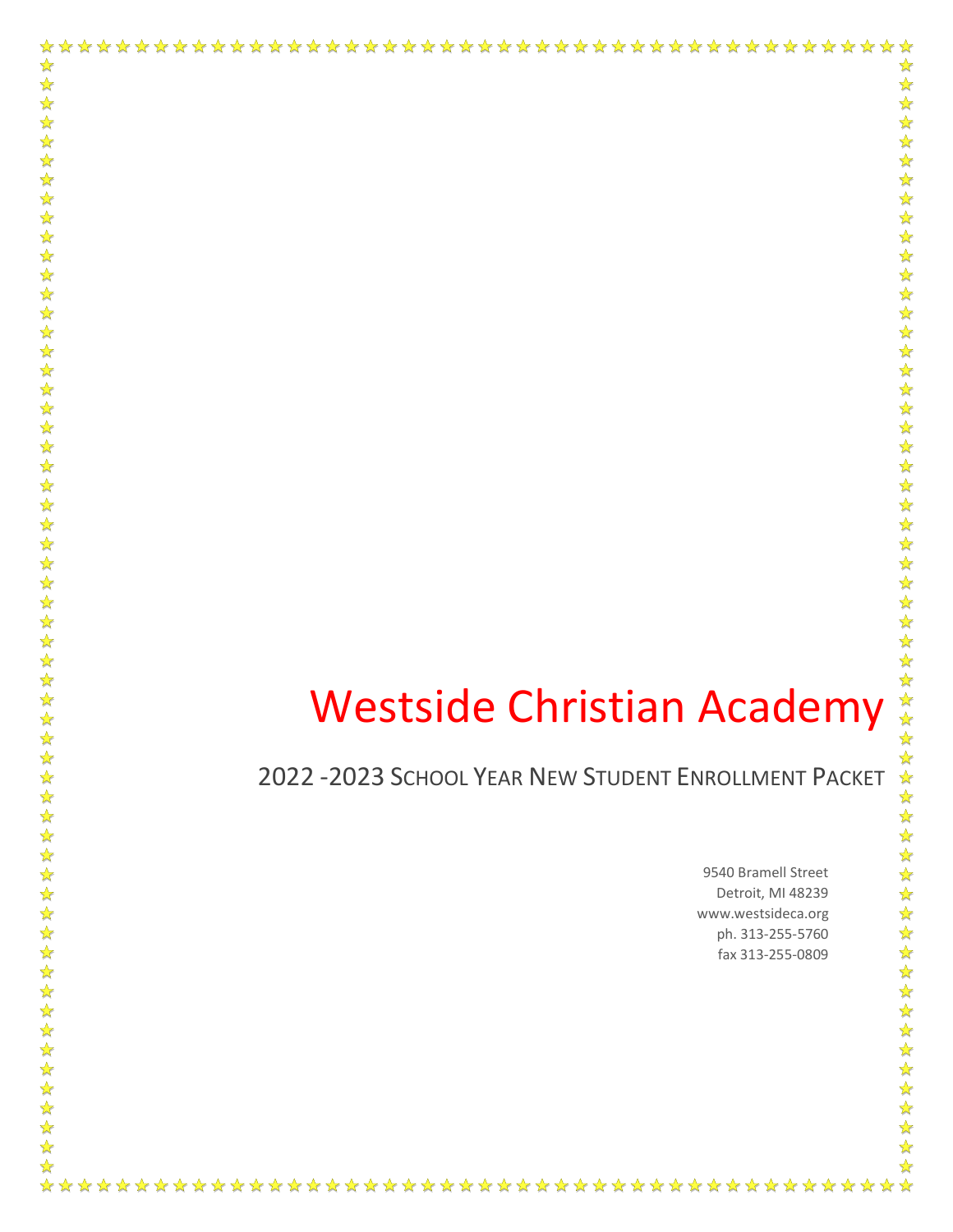

**Westside Christian Academy 9540 Bramell Street Detroit, MI 48239 [www.westsideca.org](http://www.westsideca.org/)**

## **Enrollment Process**

#### **K-3-K-5 Programs**

- Birth Certificate & Immunization Record
- Proof that you do not have an outstanding balance to former school
- Students that are attending the K-3 program will be in K-4 the following years and Kindergarten.

#### **Required for entrance in the 1st-8<sup>th</sup> grade**

- Most current report card and behavioral report
- Birth Certificate & Immunization Record
- Proof that you do not have an outstanding balance to former school
- Copy of IEP, if applicable

#### **Admission Screening/Testing**

The applicant will participate in a screening and /or take an appropriate grade level test, depending on grade entering. The testing will be scheduled after all required paperwork has been submitted.

#### **Parent/Guardian School Interview**

Once your child/children application is completed, you will then be scheduled for an interview with school directors.

| <b>TUITION &amp; FEES</b>               |                        |                                                               |
|-----------------------------------------|------------------------|---------------------------------------------------------------|
| STUDENT(S)                              | <b>ANNUAL RATE</b>     | MONTHLY PAYMENT (9 MONTHS: Sep. 1 – May 1 or Aug. 1 – Apr. 1) |
| One child                               | \$4279                 | \$476                                                         |
| Two siblings                            | \$7,491                | \$833                                                         |
| <b>Three siblings</b>                   | \$10,263               | \$1141                                                        |
| <b>FEES</b>                             | <b>AMOUNT</b>          | <b>DUE</b>                                                    |
| *Enrollment Fee                         | \$325.00 - I Student   | Payment is due at the time of paperwork                       |
|                                         | $$460.00 - 2$ Students | submission.                                                   |
|                                         | \$595.00 - 3 Students  | Feb 10 – April 29, 25% is acceptable.                         |
|                                         | $$730.00 - 4$ Students | Apr 30 – July 14, 50% is acceptable.                          |
|                                         | $$865.00 - 5$ Students | After July 15, 100% is required.                              |
| <b>Remaining Enrollment Fee Balance</b> |                        | 50% by April 30 and 100% by July 15                           |
| <b>Kid Kare Registration</b>            | $$10.00$ (K3-5th)      | Due at the start of the school year                           |
| <b>Late Tuition Payment</b>             | \$25.00                | As incurred                                                   |
| <b>Returned Check Fee</b>               | \$32.00                | As incurred                                                   |
| <b>K5 Graduation Dues</b>               | \$65                   | Feb. I                                                        |
| 8th Gr Graduation Dues                  | \$100                  | March. I                                                      |

**\***The enrollment fee is NON-REFUNDABLE. This fee includes the processing of the application, the rental of textbooks, purchase of consumable workbooks, supplemental material technology fees, etc. **Lost and/or damaged school-related materials (such as Chromebooks, laptops, & calculators) will be an additional charge to your account.**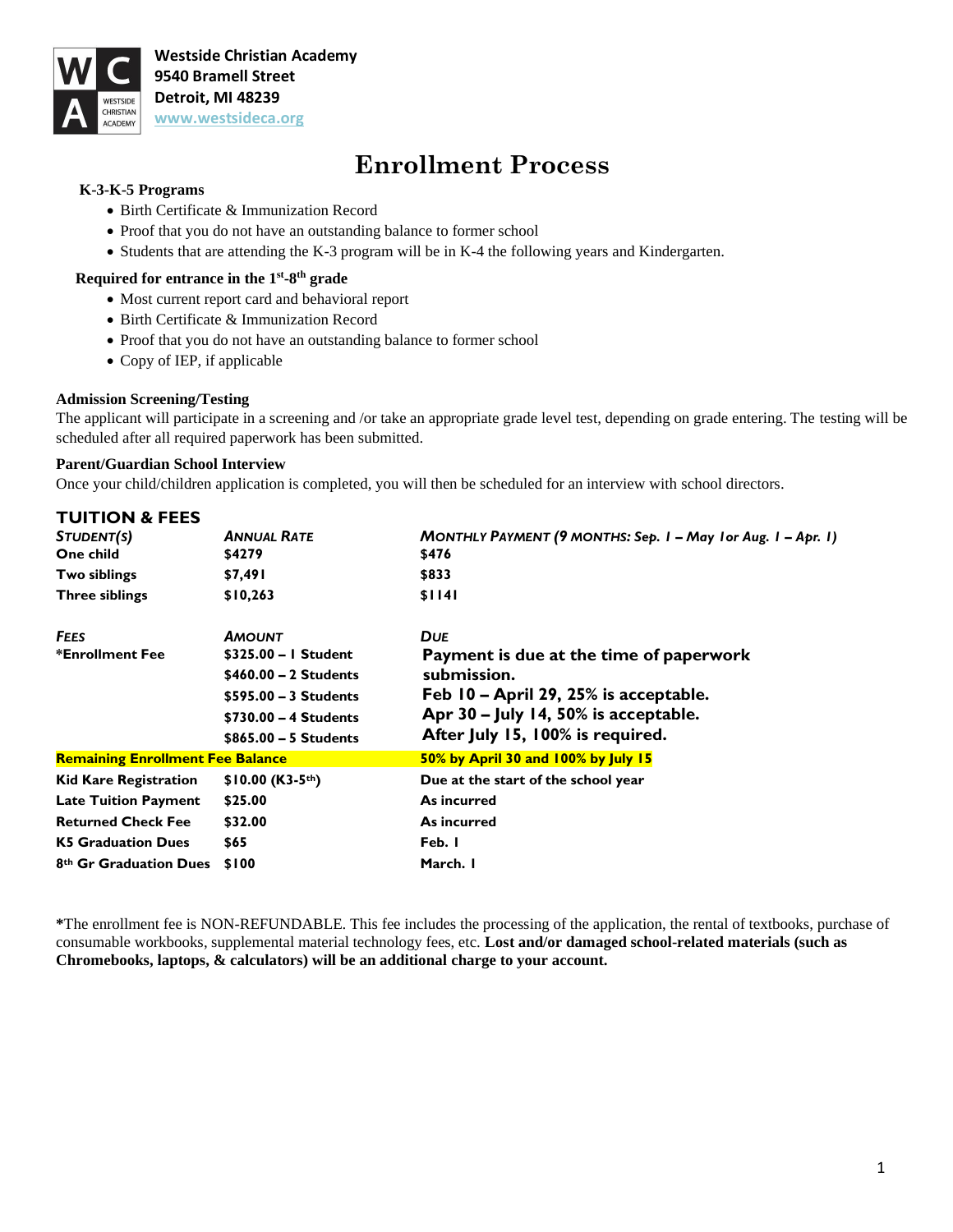

# **Application for Student Admission Part I (1 per student)**

|                          |                            | School Year: Grade to Enter: Date of Birth: ///// Age:                                  |                     |
|--------------------------|----------------------------|-----------------------------------------------------------------------------------------|---------------------|
|                          |                            |                                                                                         |                     |
|                          |                            |                                                                                         |                     |
|                          |                            |                                                                                         |                     |
|                          |                            |                                                                                         |                     |
|                          |                            | Student lives with: □ Both Parents □ Only Mother □ Only Father □ Other: _______________ |                     |
|                          |                            | Marital Status: □ Married □ Widowed □ Divorced □ Separated □ Remarried □ Single         |                     |
|                          | <b>Father / Guardian 1</b> |                                                                                         | Mother / Guardian 2 |
|                          |                            |                                                                                         |                     |
|                          |                            |                                                                                         |                     |
|                          |                            |                                                                                         |                     |
|                          |                            |                                                                                         | Cell Phone:         |
|                          |                            |                                                                                         |                     |
|                          |                            |                                                                                         |                     |
| Business Phone:          |                            |                                                                                         | Business Phone:     |
|                          |                            |                                                                                         |                     |
| Work Phone: <b>kn mn</b> |                            | Work Phone:                                                                             |                     |
|                          |                            |                                                                                         |                     |

 $\mathcal{L}_\mathcal{L} = \mathcal{L}_\mathcal{L} = \mathcal{L}_\mathcal{L} = \mathcal{L}_\mathcal{L} = \mathcal{L}_\mathcal{L} = \mathcal{L}_\mathcal{L} = \mathcal{L}_\mathcal{L} = \mathcal{L}_\mathcal{L} = \mathcal{L}_\mathcal{L} = \mathcal{L}_\mathcal{L} = \mathcal{L}_\mathcal{L} = \mathcal{L}_\mathcal{L} = \mathcal{L}_\mathcal{L} = \mathcal{L}_\mathcal{L} = \mathcal{L}_\mathcal{L} = \mathcal{L}_\mathcal{L} = \mathcal{L}_\mathcal{L}$ 

#### **INFORMATION CONCERNING STUDENT**

Has your child repeated any grade? Yes No If yes, state grade & reason: \_\_\_\_\_\_\_\_\_\_\_\_\_\_\_\_\_\_\_\_\_\_\_\_\_\_\_\_\_\_\_\_\_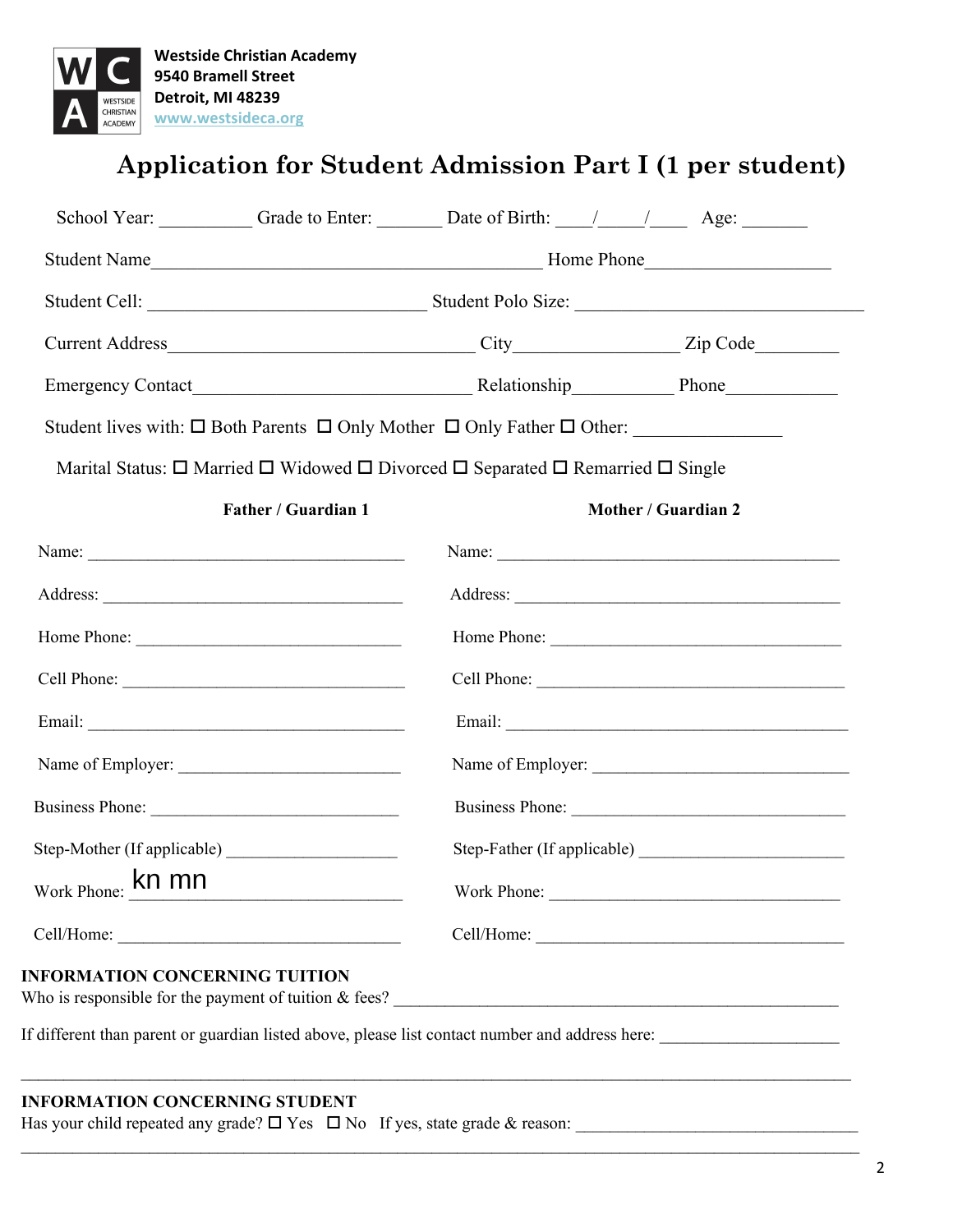

# **Application for Student Admission Part II (1 per student)**

If your child has been homeschooled, please indicate grade/grades: \_\_\_\_\_\_\_\_\_\_\_\_\_\_\_\_\_\_\_\_\_\_\_\_\_\_\_\_\_\_\_\_\_\_\_\_\_\_\_\_

Has your child ever been expelled, dropped, or suspended by any school?  $\Box$  Yes  $\Box$  No

Has student ever had an IEP/504 Plan?  $\Box$  Yes  $\Box$  No If yes, do you have a copy  $\Box$  Yes  $\Box$  No

#### **Complete the information below for schools attended:**

| <b>Name of School</b>                                                                                          | <b>Address</b> | <b>Phone</b> | Year |  |
|----------------------------------------------------------------------------------------------------------------|----------------|--------------|------|--|
|                                                                                                                |                |              |      |  |
|                                                                                                                |                |              |      |  |
|                                                                                                                |                |              |      |  |
|                                                                                                                |                |              |      |  |
|                                                                                                                |                |              |      |  |
| Has your child ever been dismissed from or refused admission to another school? ______________________________ |                |              |      |  |
|                                                                                                                |                |              |      |  |
| How have he/she done in school so far?                                                                         |                |              |      |  |
|                                                                                                                |                |              |      |  |
|                                                                                                                |                |              |      |  |
|                                                                                                                |                |              |      |  |
|                                                                                                                |                |              |      |  |
|                                                                                                                |                |              |      |  |
|                                                                                                                |                |              |      |  |
| List activities of your church in which you or your family participate besides Sunday worship:                 |                |              |      |  |
|                                                                                                                |                |              |      |  |
|                                                                                                                |                |              |      |  |
|                                                                                                                |                |              |      |  |
|                                                                                                                |                |              |      |  |

**Parent Signature: \_\_\_\_\_\_\_\_\_\_\_\_\_\_\_\_\_\_\_\_\_\_\_\_\_\_\_\_\_\_\_\_\_\_\_\_\_\_\_\_\_\_\_\_\_\_\_\_\_\_\_\_\_\_\_ Date: \_\_\_\_\_\_\_\_\_\_\_\_\_\_\_\_\_\_\_**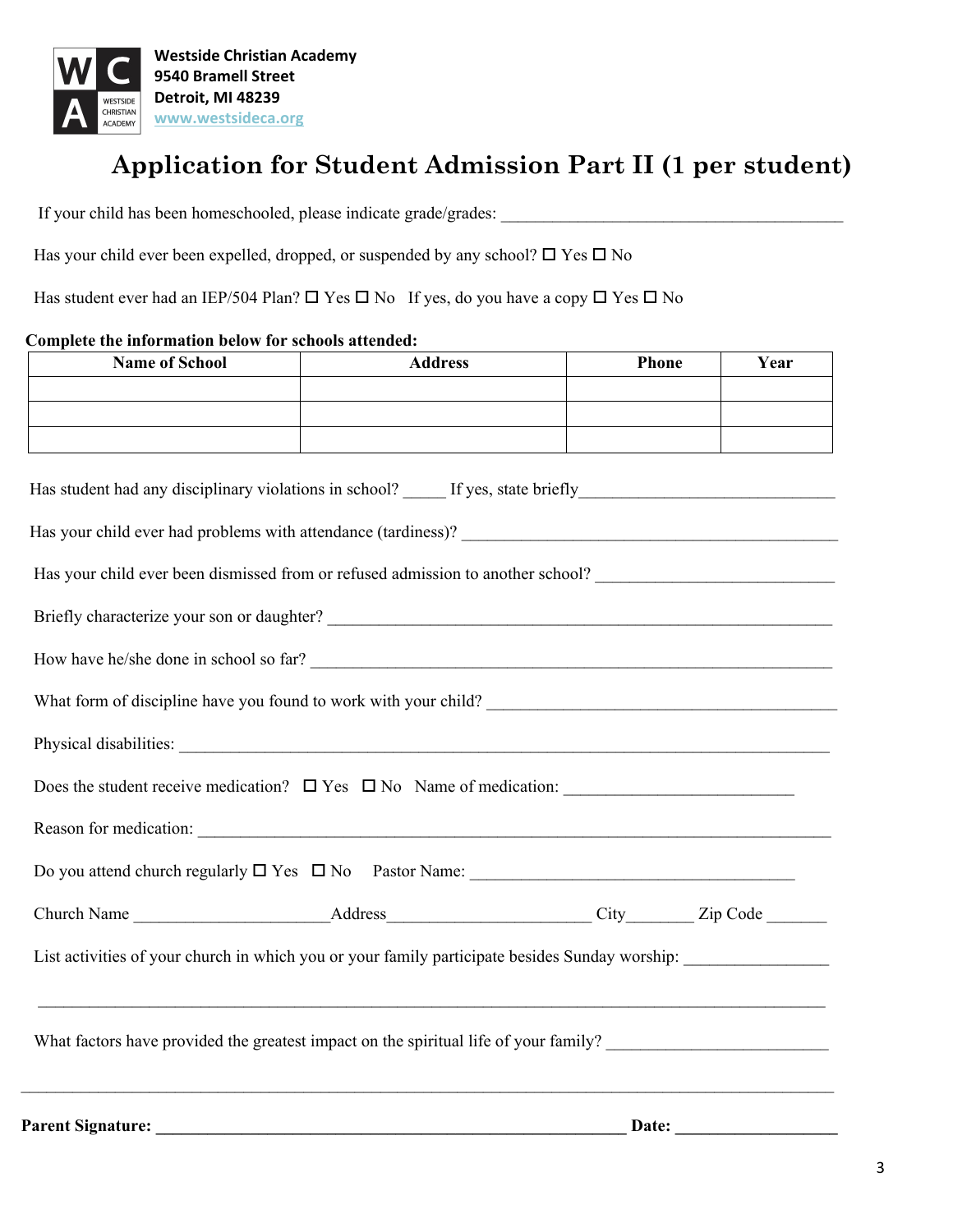

**Westside Christian Academy 9540 Bramell Street Detroit, MI 48239 [www.westsideca.org](http://www.westsideca.org/)**

# **Enrollment Contract**

- Complete the Application Form
- Submit the Enrollment Fee (see page 1)

## **Please read over this entire contract initial items, and sign at the bottom of the page.**

**1. Tuition**

 $\Box$  Yearly: Payment in full for the year, 15% discount. Must be paid by July 1 deadline.  $\Box$  Monthly Payment: September – May. Payments are due by the 1<sup>st</sup> of each month  $\Box$  Monthly Payment: August – April. Payments are due by the 1<sup>st</sup> of each month

**2. Internet Agreement:** Part of the program of studies WCA involves the use of computer technology including Internet use. I understand that my child will use the internet for educational purposes under the direct supervision of a teacher.

**Parent Initial \_\_\_\_\_\_**

- **3. Photographs:** Unless requested by me in writing apart from this contract, WCA has permission to use photographs/video of my child as a student in school newspapers, yearbook publications, and on the WCA website as appropriate and common for school communication and publicity. **Parent Initial\_\_\_\_\_\_**
- **4. Handbook:** Agree to read and abide by school policies as stated in the parent/student handbook. **Parent Initial\_\_\_\_\_\_**
- **5. Lost/Damaged Textbook fee:** \$35 or price of replacing the book. **Parent Initial: \_\_\_\_\_\_\_**
- **6. Payment Policies and Procedures:** Any returned check made to WCA will results in a \$25.00 fee by WCA. Payment received after the due date will result in a late charge of \$25.00. Late fees will be assessed after the  $10<sup>th</sup>$  of the month. Students will not be allowed to continue school if payment arrangements are not made with the school. After 3 NSF, payment will require future payments to be made in the form of cashier's check. Tuition and fees are non-refundable. I the parent/guardian have read and agree to abide by the stipulations as set forth in the WCA Tuition and Fee policies.

**Parent Initial:** \_\_\_\_\_\_

**Parent Signature:**  $\qquad \qquad$  **Date:**  $\qquad \qquad$  **Date:**  $\qquad \qquad$  **Date:**  $\qquad \qquad$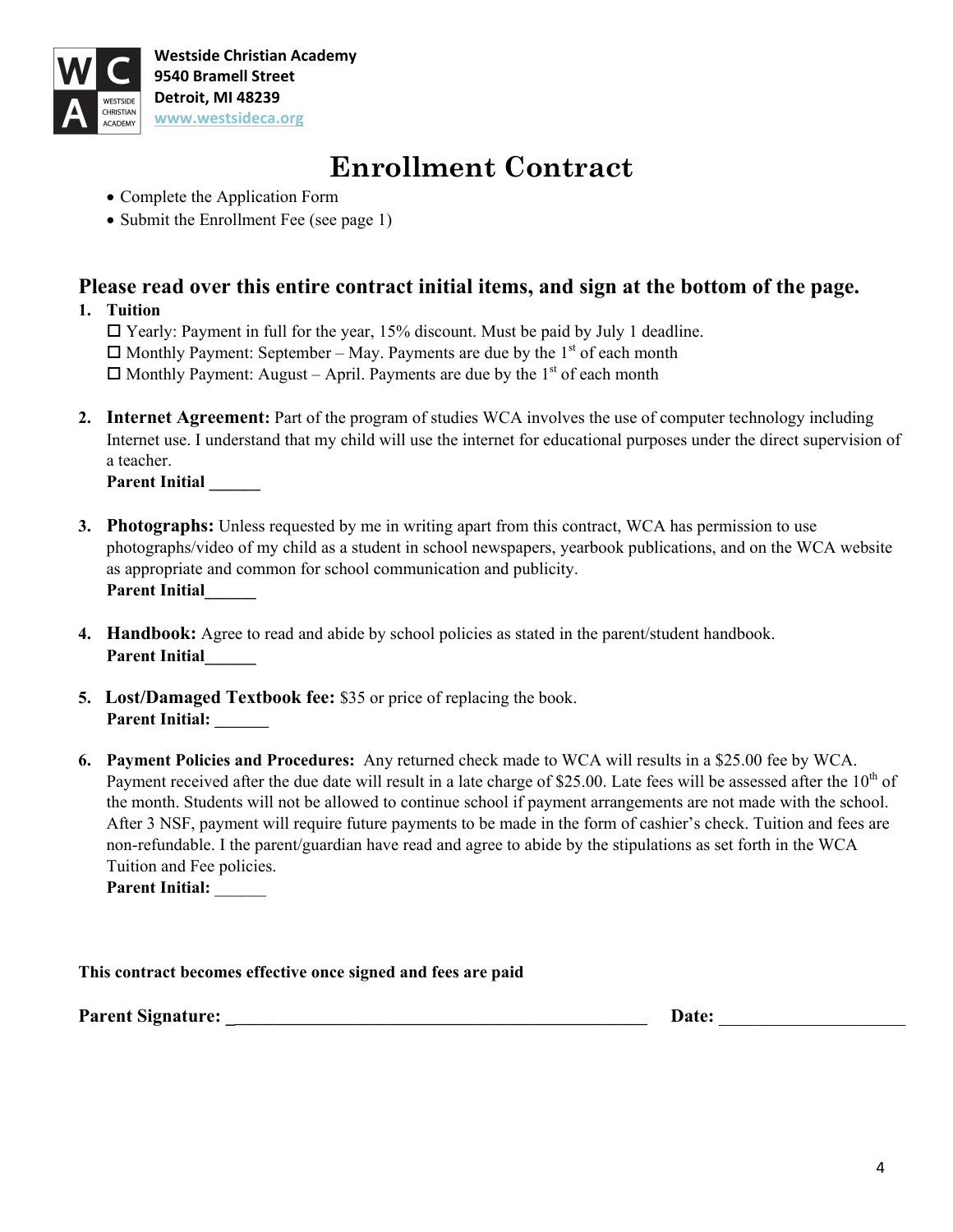

# **Code of Conduct**

## **Five Behaviors that are Strongly Expected of All Students**

- **1.** Treat everyone with respect
- **2.** Encourage and support school staff and fellow students
- **3.** Help to maintain a clean, well-ordered school
- **4.** Honesty and truthfulness
- **5.** Maximum effort to achieve good grades

## **Eleven Behaviors that May Lead to Suspension or Dismissal from School**

- **1.** Fighting
- **2.** Bullying by words or action
- **3.** Swearing
- **4.** Lying
- **5.** Cheating on a quiz or test
- **6.** Stealing
- **7.** Use of drugs or alcohol at school or away from school
- **8.** Interference with the teacher's right to teach
- **9.** Disobedience to administration or teachers
- **10.** Damage to school or personal property
- **11.** Non-compliance with the school dress code

## **"Teach me knowledge and good judgment, for I trust your commands" Psalm 119:66 (NIV)**

| <b>Parent/Guardian</b><br><u> 1989 - Jan Samuel Barbara, margaret eta idazlea (h. 1989).</u> | <b>Date</b>     |
|----------------------------------------------------------------------------------------------|-----------------|
|                                                                                              | Date <u>and</u> |
| Child Signature                                                                              | <b>Date</b>     |
| <b>Child Signature</b>                                                                       | Date            |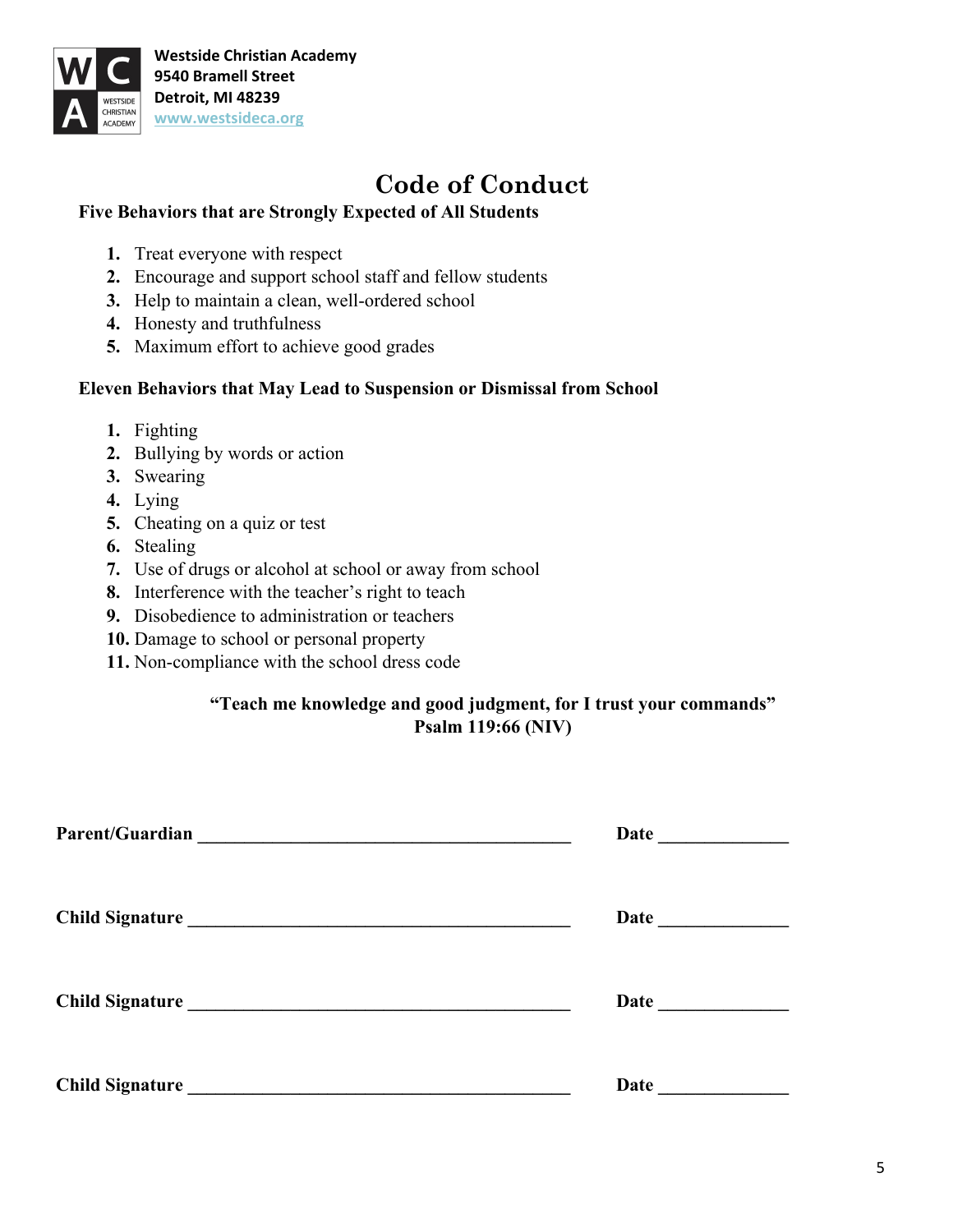

## **Release of Student Records Form (1 per student)**

| Child's Full Name |                                                                                                              |           |
|-------------------|--------------------------------------------------------------------------------------------------------------|-----------|
| First Name        | Middle Name                                                                                                  | Last Name |
|                   | Parent/Guardian Name                                                                                         |           |
|                   |                                                                                                              |           |
|                   |                                                                                                              |           |
|                   | My child is currently enrolled in Westside Christian for the 2022-2023 school year and I give permission to: |           |
|                   | (School most recently attended by student)                                                                   |           |

**Please send the information to: Westside Christian Academy 9540 Bramell Detroit, Michigan 48239**

## **FOR OFFICE USE ONLY**

**Process Date \_\_/\_\_\_\_\_/\_\_\_\_\_\_\_ Student's First day of School \_\_/\_\_\_\_/\_\_\_\_\_** 

Early Bird Special: \_\_\_\_\_\_\_\_\_\_\_\_ Enrollment Fee: \_\_\_\_\_\_\_\_\_\_\_ Tuition Amount: \_\_\_\_\_\_\_\_\_\_

Uniform Shirts: \_\_\_\_\_\_\_\_\_\_\_ Kid Kare Fee: \_\_\_\_\_\_\_\_\_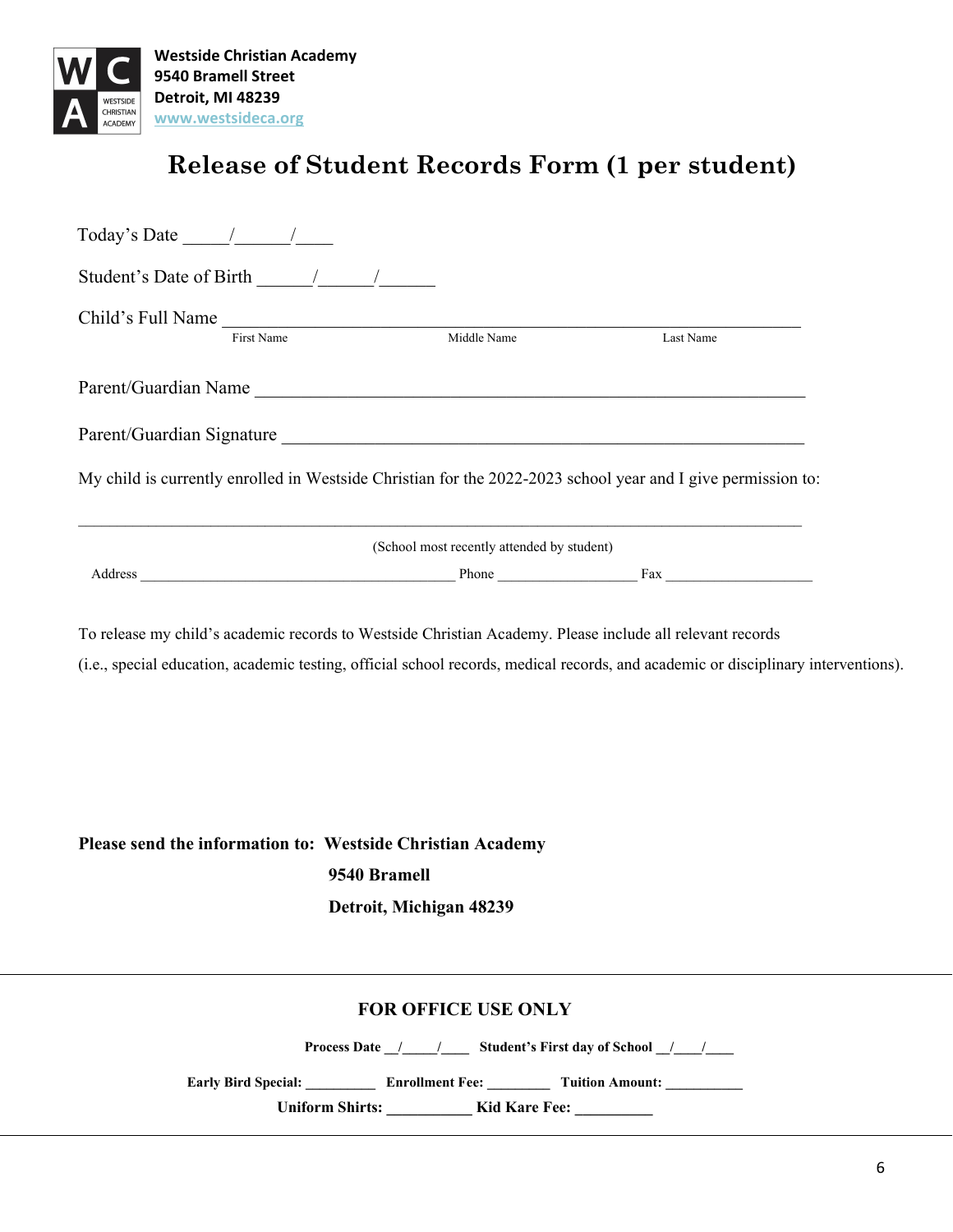

**Westside Christian Academy 9540 Bramell Street Detroit, MI 48239 [www.westsideca.org](http://www.westsideca.org/)**

# **Student Medical Release (1 per student)**

|  | <b>Student name:</b> |  |
|--|----------------------|--|
|  |                      |  |

Date of Birth:

### **MEDICAL INFORMATION**

Check the appropriate box if your student has or had any of the following medical conditions.

| $\Box$ Allergies   | $\Box$ Hay Fever             | □ Physical Handicap        |
|--------------------|------------------------------|----------------------------|
| $\Box$ Asthmas     | $\Box$ Heart Trouble         | $\Box$ Respiratory Problem |
| $\square$ Diabetes | $\Box$ Dizziness or Fainting |                            |
| $\Box$ Other:      |                              |                            |

Remarks:

Does your child take prescribed medication regularly? Yes  $\Box$  No  $\Box$  If yes, what medication?

Will your child require an epi-pen or asthma inhaler on site? Yes  $\Box$  No  $\Box$  If yes, please provide one to keep on site at school. If medication is taken at school, please provide medications and any instructions we need to know about administering this medication.

 $\mathcal{L}_\mathcal{L} = \mathcal{L}_\mathcal{L} = \mathcal{L}_\mathcal{L} = \mathcal{L}_\mathcal{L} = \mathcal{L}_\mathcal{L} = \mathcal{L}_\mathcal{L} = \mathcal{L}_\mathcal{L} = \mathcal{L}_\mathcal{L} = \mathcal{L}_\mathcal{L} = \mathcal{L}_\mathcal{L} = \mathcal{L}_\mathcal{L} = \mathcal{L}_\mathcal{L} = \mathcal{L}_\mathcal{L} = \mathcal{L}_\mathcal{L} = \mathcal{L}_\mathcal{L} = \mathcal{L}_\mathcal{L} = \mathcal{L}_\mathcal{L}$ 

\_\_\_\_\_\_\_\_\_\_\_\_\_\_\_\_\_\_\_\_\_\_\_\_\_\_\_\_\_\_\_\_\_\_\_\_\_\_\_\_\_\_\_\_\_\_\_\_\_\_\_\_\_\_\_\_\_\_\_\_\_\_\_\_\_\_\_\_\_\_\_\_\_\_\_\_\_\_\_\_\_\_\_\_\_\_\_\_\_\_\_\_\_\_

 $\mathcal{L}_\mathcal{L} = \mathcal{L}_\mathcal{L} = \mathcal{L}_\mathcal{L} = \mathcal{L}_\mathcal{L} = \mathcal{L}_\mathcal{L} = \mathcal{L}_\mathcal{L} = \mathcal{L}_\mathcal{L} = \mathcal{L}_\mathcal{L} = \mathcal{L}_\mathcal{L} = \mathcal{L}_\mathcal{L} = \mathcal{L}_\mathcal{L} = \mathcal{L}_\mathcal{L} = \mathcal{L}_\mathcal{L} = \mathcal{L}_\mathcal{L} = \mathcal{L}_\mathcal{L} = \mathcal{L}_\mathcal{L} = \mathcal{L}_\mathcal{L}$ 

\_\_\_\_\_\_\_\_\_\_\_\_\_\_\_\_\_\_\_\_\_\_\_\_\_\_\_\_\_\_\_\_\_\_\_\_\_\_\_\_\_\_\_\_\_\_\_\_\_\_\_\_\_\_\_\_\_\_\_\_\_\_\_\_\_\_\_\_\_\_\_\_\_\_\_\_\_\_\_\_\_\_\_\_\_\_\_\_\_\_\_\_\_\_\_\_

Is WCA authorized to give OTC medications? Yes  $\Box$  No  $\Box$ . If yes, then check all that are approved:

**Ibuprofen Acetaminophen Pepto-Bismol Cold & Cough Syrup Allergy Liquid** 

**Emergency Contacts**

The people listed below have authority to be contacted regarding the above named student in the event a parent/guardian cannot be reached. Contact must be 18 or older.

| Last Name | First Name | Relationship to<br>Student | <b>Contact Number</b> |
|-----------|------------|----------------------------|-----------------------|
|           |            |                            |                       |
|           |            |                            |                       |
|           |            |                            |                       |
|           |            |                            |                       |

In case of an emergency, we will provide this information to the hospital or physician on call.

Student's Physician: \_\_\_\_\_\_\_\_\_\_\_\_\_\_\_\_\_\_\_\_\_\_\_\_\_\_\_\_\_\_\_\_\_\_\_\_\_\_\_Phone: \_\_\_\_\_\_\_\_\_\_\_\_\_\_\_\_\_\_\_\_\_\_\_\_\_\_\_\_\_\_\_\_\_

As the parent/legal guardian of the abovenamed minor, I authorize representatives of Westside Christian Academy to administer the medication mentioned above.

| Parent/Guardian Signature: | Jate |  |
|----------------------------|------|--|
|                            |      |  |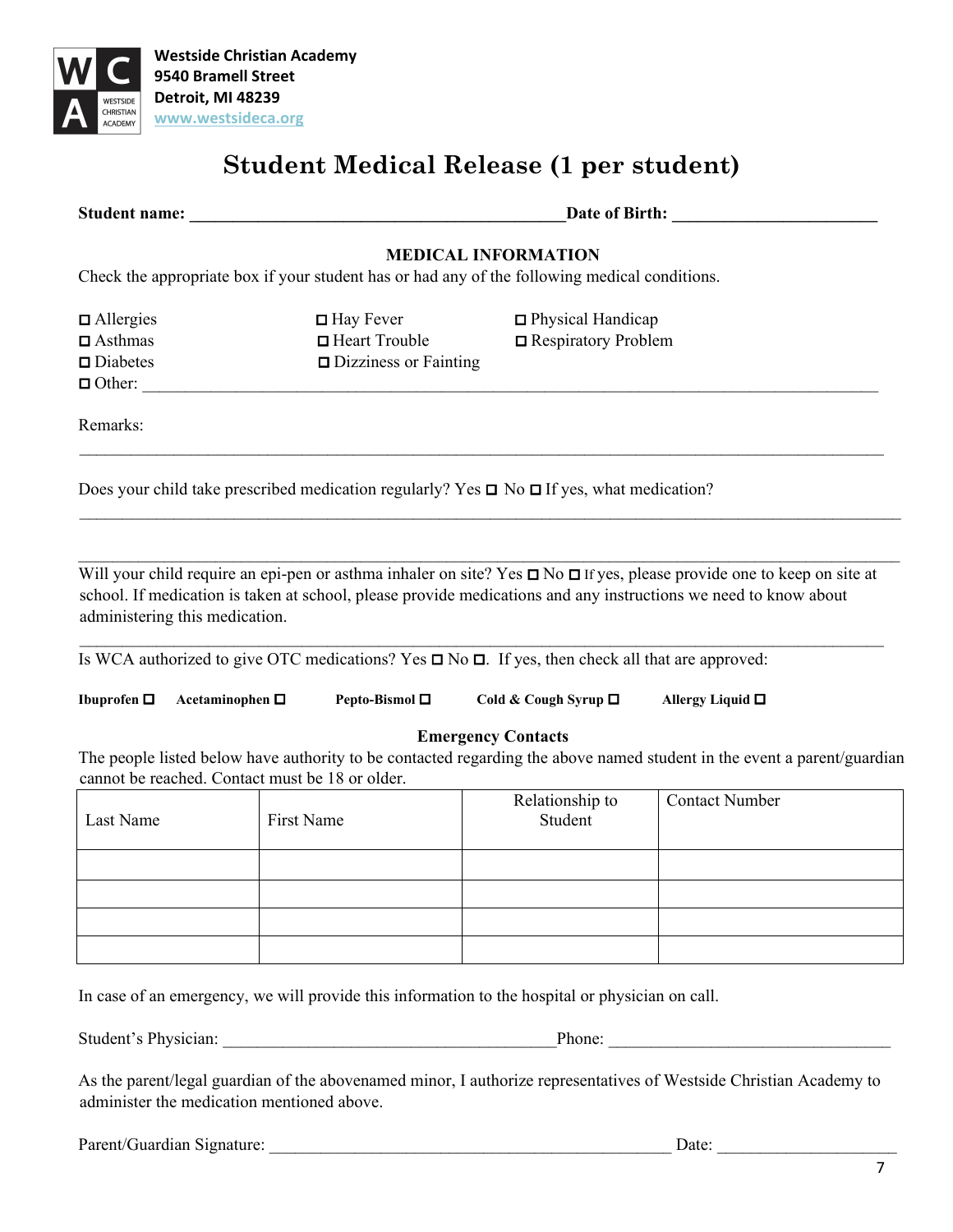

# **Student Pick-up Authorization**

If you plan to have someone else other than you pick up your child/children, please fill out this form. **ONLY PERSONS NAMED ON THE FORM WILL BE ALLOWED TO PICK UP YOUR CHILD**, with you, the parent/guardian, calling the school first. Please note proper identification (Driver's License/ID) will be required.

**Parent/Guardian Names:**  $\qquad \qquad$  (Please Print)

**The contract of the contract of the contract of the contract of the contract of the contract of the contract of the contract of the contract of the contract of the contract of the contract of the contract of the contract** 

Student Name(s):

\_\_\_\_\_\_\_\_\_\_\_\_\_\_\_\_\_\_\_\_\_\_\_\_\_\_\_\_\_\_\_\_\_\_\_\_\_\_\_\_\_\_\_\_\_\_\_\_\_\_\_\_\_\_\_\_\_\_\_\_\_\_\_\_\_\_\_\_\_\_\_\_\_\_\_\_\_\_\_\_\_\_\_\_\_

### **INDIVIDUALS AUTHORIZED FOR STUDENT PICK UP**

| <b>Name of Pickup Person</b>   | <b>Phone Number</b>                        |
|--------------------------------|--------------------------------------------|
| <b>Relationship to Student</b> | <b>Special Pickup Days or Instructions</b> |
| <b>Name of Pickup Person</b>   | <b>Phone Number</b>                        |
| <b>Relationship to Student</b> | <b>Special Pickup Days or Instructions</b> |
| <b>Name of Pickup Person</b>   | <b>Phone Number</b>                        |
| <b>Relationship to Student</b> | <b>Special Pickup Days or Instructions</b> |

## **INDIVIDUALS UNAUTHORIZED FOR STUDENT PICK UP**

| <b>Relationship to Student:</b>                                                                                           |
|---------------------------------------------------------------------------------------------------------------------------|
|                                                                                                                           |
|                                                                                                                           |
|                                                                                                                           |
|                                                                                                                           |
| Please note that any parent who has legal custody (either shared or full) shall have legal authorization to pick up child |
| unless legal documents to the contrary are presented to the school.                                                       |
|                                                                                                                           |
|                                                                                                                           |

By filling out this form you authorize Westside Christian Academy to release your child to any authorized person listed.

Parent/Guardian Signature: \_\_\_\_\_\_\_\_\_\_\_\_\_\_\_\_\_\_\_\_\_\_\_\_\_\_\_\_\_\_\_\_\_\_\_\_\_\_\_\_\_\_\_\_\_\_\_ Date: \_\_\_\_\_\_\_\_\_\_\_\_\_\_\_\_\_\_\_\_\_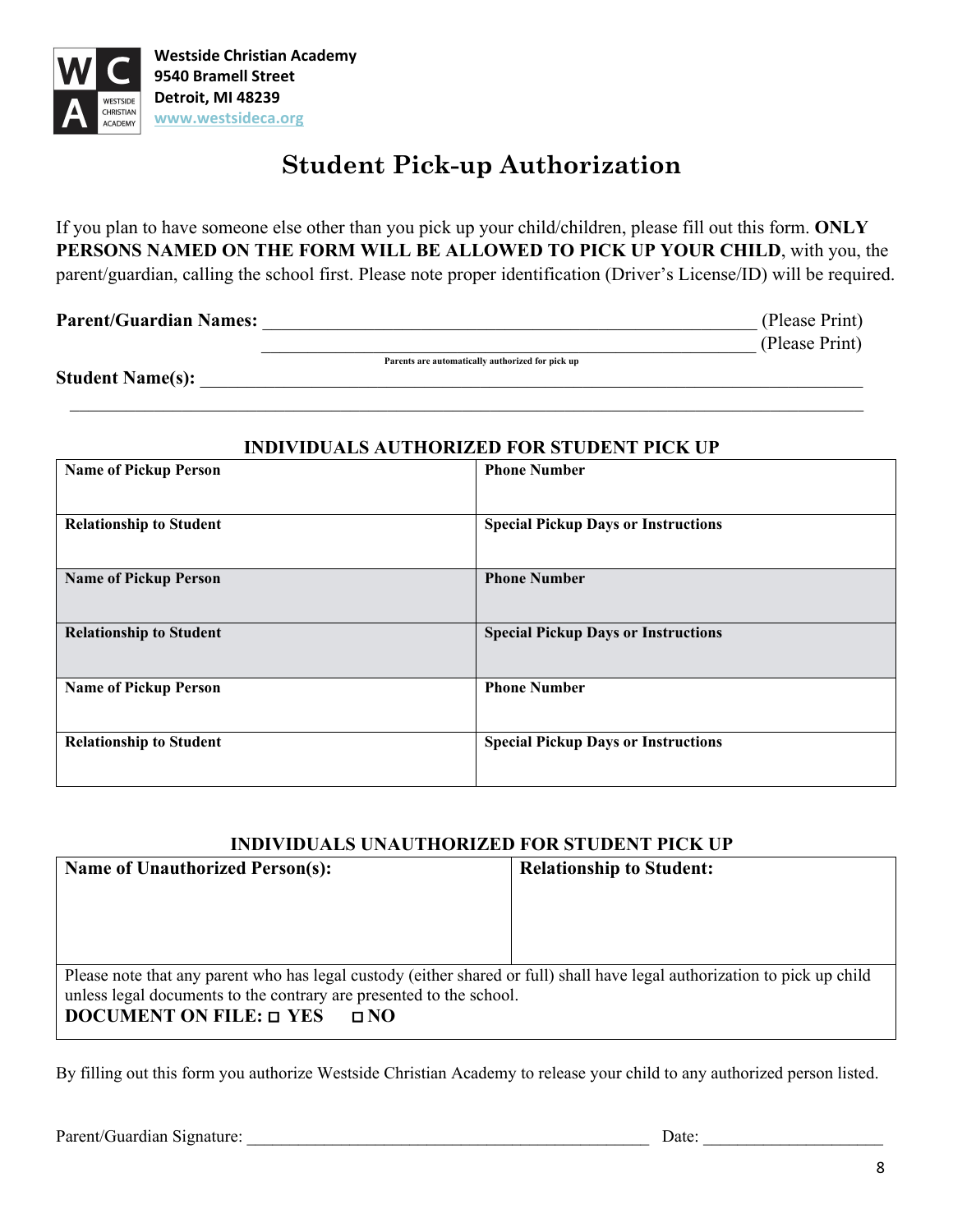

# **Partial Tuition Assistance Application**

#### **Please ensure that you fully complete this form and attach all required documentation**

 This information will also be used as Free and Reduced Price School Meals Family Application, may be shared with Title 1 and other Federal Programs.

#### **Names of all students in the household:**

| <b>Name</b> | <b>School</b>                                                                                                         | Grade        | Does this child receive assistance                                                                                    |
|-------------|-----------------------------------------------------------------------------------------------------------------------|--------------|-----------------------------------------------------------------------------------------------------------------------|
|             |                                                                                                                       |              | ) $NO($<br>YES (                                                                                                      |
|             |                                                                                                                       |              | $YES$ $\bigcup$ NO $\bigcup$                                                                                          |
|             |                                                                                                                       |              | YES <sup>(</sup><br>NO I                                                                                              |
|             | Please check the annual tuition amount that applies to your family                                                    |              |                                                                                                                       |
|             | \$4279.00 for one child $\bigcirc$ \$7491.00 for two children                                                         |              | $\bigcirc$ \$10,263.00 for three children                                                                             |
|             | Is this your first year requesting a partial tuition assistance at WCA: $Yes$                                         |              | No(                                                                                                                   |
|             | All reported income must be accompanied with supporting documents. You also must present your most recent tax return. |              | Total Household Gross Income – Please list the annual income amount for each person earning income in your household. |
| Name        | Earning from work                                                                                                     | Other Income | Total                                                                                                                 |
|             |                                                                                                                       |              |                                                                                                                       |
|             |                                                                                                                       |              |                                                                                                                       |
|             | $\sim$ \$ \$                                                                                                          |              |                                                                                                                       |
|             |                                                                                                                       |              |                                                                                                                       |
|             | **************************** FOR OFFICE USE ONLY ********************************                                     |              |                                                                                                                       |
|             | Amount Awarded: ________________ Approved by: ____________________ Date: _______/ _______/                            |              |                                                                                                                       |
|             | Annual Tuition \$ Monthly Payment Amount: \$                                                                          |              |                                                                                                                       |